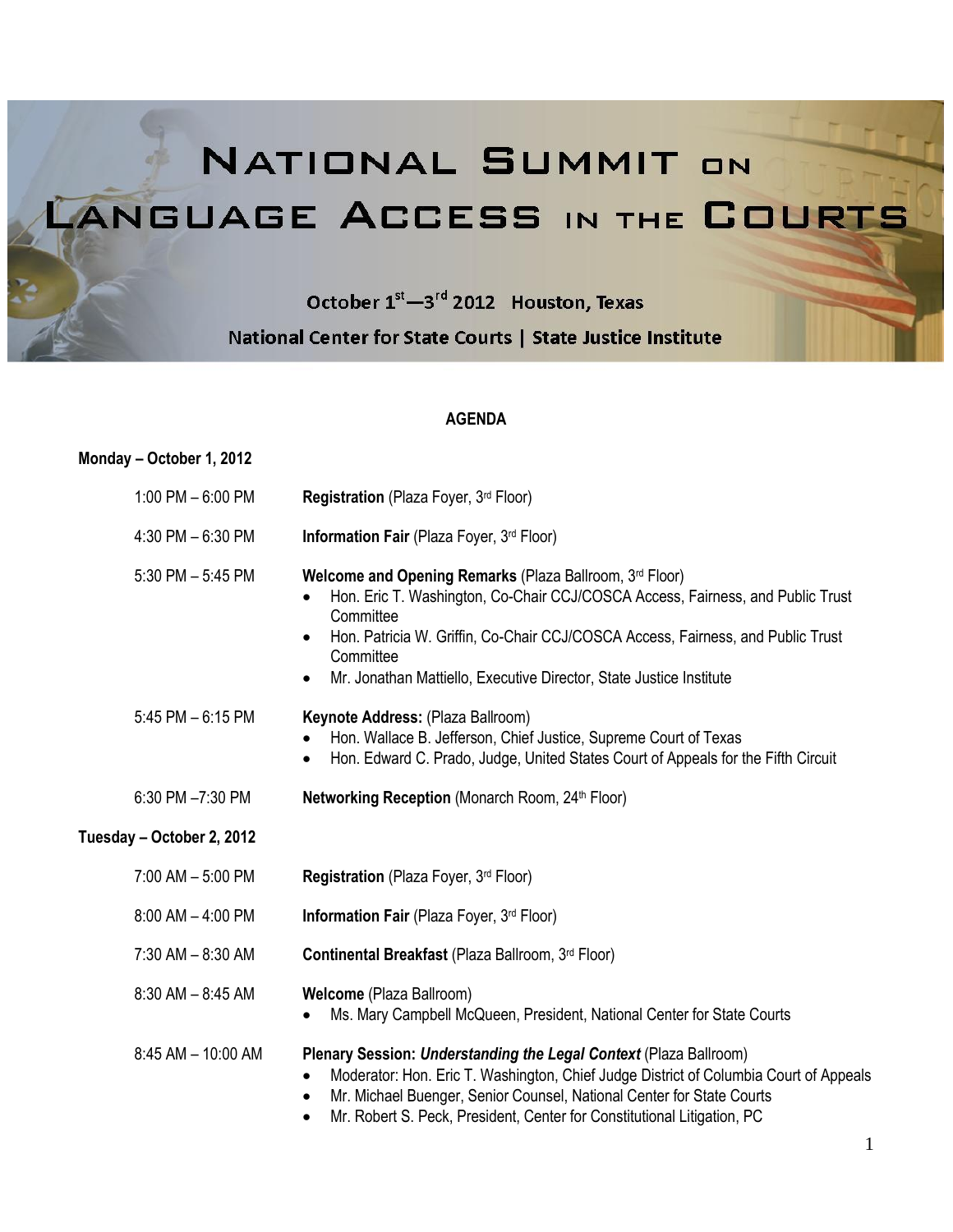| 10:00 AM - 11:00 AM | Plenary Session: Components of a Language Access Plan (Plaza Ballroom)<br>Moderator: Hon. Patricia W. Griffin, State Court Administrator, Delaware Administrative<br>Office of the Courts<br>Mr. Paul F. DeLosh, Director of the Department of Judicial Services, Office of the<br>٠<br>Executive Secretary of the Supreme Court of Virginia<br>Hon. Maria Kahn, Superior Court Judge, Fairfield Judicial District, State of Connecticut.<br>٠<br>Ms. Mindy Macias, Director of Human Resources, State Court Administrator's Office,<br><b>Colorado Judicial Department</b>                                                                                                                                                                                                                                                                                                                                                                                                                                                                  |  |
|---------------------|----------------------------------------------------------------------------------------------------------------------------------------------------------------------------------------------------------------------------------------------------------------------------------------------------------------------------------------------------------------------------------------------------------------------------------------------------------------------------------------------------------------------------------------------------------------------------------------------------------------------------------------------------------------------------------------------------------------------------------------------------------------------------------------------------------------------------------------------------------------------------------------------------------------------------------------------------------------------------------------------------------------------------------------------|--|
| 11:00 AM - 12:15 PM | Plenary Session: Remote Interpreting: A Business Solution (Plaza Ballroom)<br>Moderator/Speaker: Dr. Thomas M. Clarke, Vice President of Research and<br>Technology, National Center for State Courts<br>Ms. Sheryl Connolly, Trial Court Services Director, Nebraska Administrative Office of<br>$\bullet$<br>the Courts<br>Mr. Ervin Dimeny, Court Interpreting Services Manager, Kentucky Administrative Office<br>٠<br>of the Courts<br>Hon. Vanessa M. Dickson, Chief District Judge, 14 <sup>th</sup> Judicial District of Kentucky,<br>٠<br>Bourbon, Scott, and Woodford Counties<br>Hon. Patrick R. McDermott, County Judge, 5 <sup>th</sup> Judicial Circuit of Nebraska<br>$\bullet$                                                                                                                                                                                                                                                                                                                                               |  |
| 12:15 PM - 1:30 PM  | Luncheon (Plaza Ballroom)                                                                                                                                                                                                                                                                                                                                                                                                                                                                                                                                                                                                                                                                                                                                                                                                                                                                                                                                                                                                                    |  |
| 1:45 PM $-$ 2:45 PM | Concurrent Workshops (six sessions, all on the 3rd Floor)                                                                                                                                                                                                                                                                                                                                                                                                                                                                                                                                                                                                                                                                                                                                                                                                                                                                                                                                                                                    |  |
|                     | Roundtable: Strengthening a Language Access Plan (Galleria 1)<br>Moderator: Hon. Patricia W. Griffin, State Court Administrator, Delaware Administrative<br>$\bullet$<br>Office of the Courts<br>Mr. J. Joseph Baxter, State Court Administrator, Supreme Court of Rhode Island<br>٠<br>Ms. Emy Lopez, Language Access Administrator, Office of Language Access, Colorado<br>Judicial Department<br>Ms. Mary Rose Zingale, Courts Service Director, Tennessee Administrative Office of<br>the Courts<br>Workshop: Collaborative Approaches (Galleria 2)<br>Moderator: Hon. Jim Hannah, Chief Justice, Supreme Court of Arkansas<br>Ms. Brenda Aiken, Resource Development Officer, Alaska Court System<br>Mr. Matt Benefiel, Trial Court Administrator, Ninth Judicial Circuit Court of Florida<br>$\bullet$<br>Ms. Pamela Sanchez, Statewide Program Manager, Language Access Services, New<br>$\bullet$<br>Mexico Administrative Office of the Courts<br>Workshop: Developing Interpreter Resources and Credentialing Program (Galleria 3) |  |
|                     | Moderator: Mr. David K. Boyd, State Court Administrator, Iowa Judicial Branch                                                                                                                                                                                                                                                                                                                                                                                                                                                                                                                                                                                                                                                                                                                                                                                                                                                                                                                                                                |  |

- Ms. Laura Dolgin, Court Improvement and Innovation Programs Manager, Office of the Court Administrator, State of Vermont
- Hon. Travis L Francis, Assignment Judge, New Jersey Judiciary, Middlesex Vicinage
- Ms. Debi S. Tulang-De Silva, Program Director, Office of Equality and Access to Courts, Hawaii State Judiciary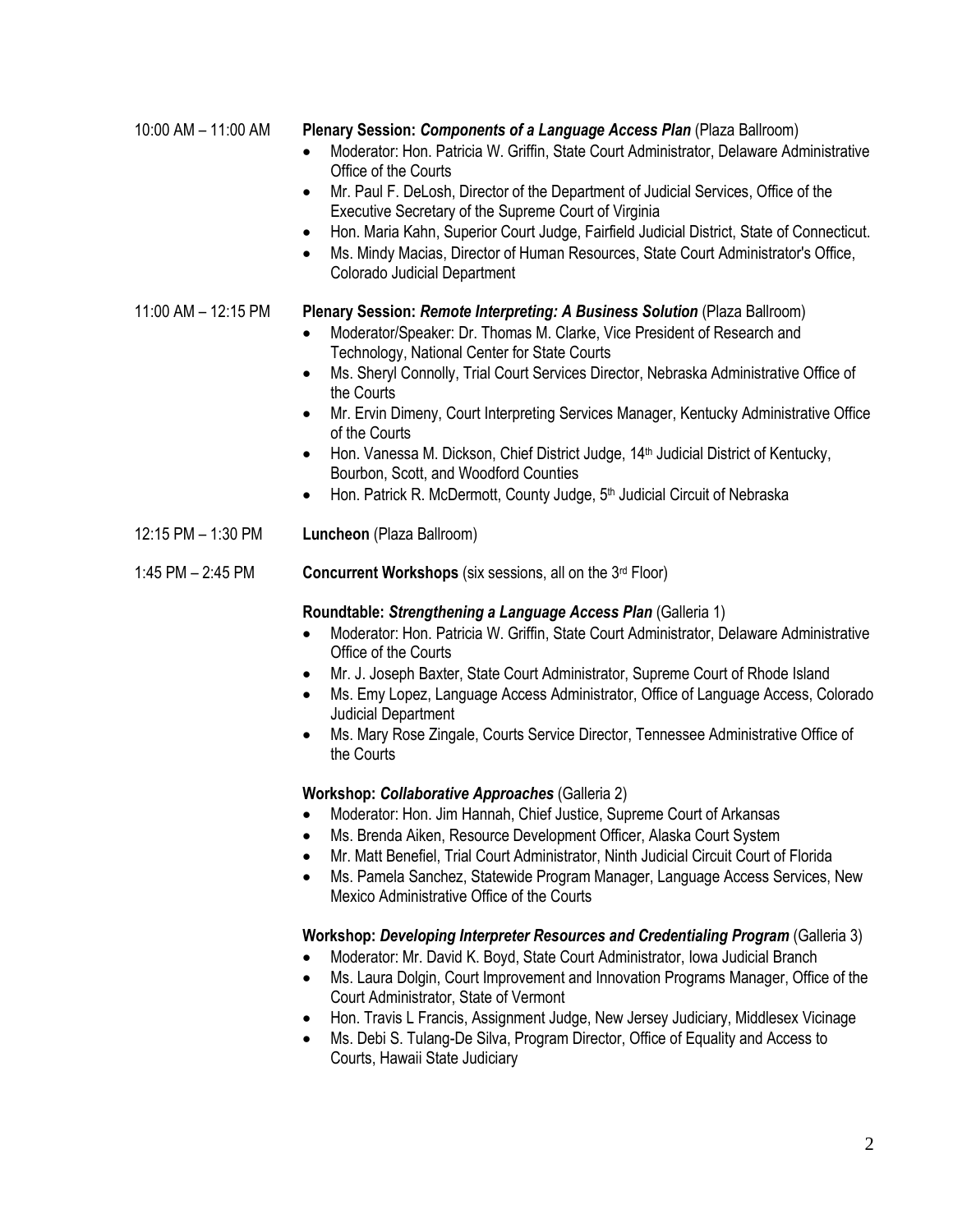# **Workshop:** *Addressing the Immigration Status, Culture, and Language Connections in Planning* (Bellaire)

- Moderator: Ms. Marla S. Moore, Director, Georgia Administrative Office of the Courts
- Dr. John A. Martin, Director of Immigration Initiative, Center for Public Policy Studies

## **Workshop:** *Management of Remote Interpreting Technology* (Post Oak)

- Moderator: Mr. Zygmont Pines, Court Administrator of Pennsylvania, Administrative Office of the Pennsylvania Courts
- Ms. Rena Micklewright, Deputy Coordinator, Court Interpreting Services, New York State Unified Court System
- Ms. Rosa P. Oakes, Court Program Coordinator, Utah Administrative Office of the **Courts**
- Hon. Daniel C, Moreno, District Court Judge, Fourth Judicial District, Hennepin County, Minnesota
- Ms. Polly Ryan, Program Coordinator, State Court Administrator's Office, Supreme Court of Minnesota

## **Workshop:** *Training Judges and Court Personnel* (Tanglewood)

- Moderator: Hon. Gerald W. VandeWalle, Chief Justice, North Dakota Supreme Court
- Ms. Carmel Capati, Court Interpreter Manager, Office of Court Operation, Supreme Court of Wisconsin
- Hon. John Damon, Circuit Court Judge, Trempealeau County Circuit Court of Wisconsin
- Ms. Andrea Krlickova, Court Services Analyst, Administrative Office of the Courts of Nevada
- Hon. Valorie Vega, District Court Judge, 8<sup>th</sup> Judicial District Court of Nevada
- 2:45 PM 3:00 PM **Break** (Galleria Foyer, 3rd Floor)
- 3:00 PM 4:00 PM **Concurrent Workshops** (six sessions, all on the 3rd Floor)

#### **Workshop:** *Planning for Technology Projects* (Galleria 1)

- Moderator: Ms. Carol Mitchell, Court Access Specialist, Administrative Office of the Courts, Arizona Supreme Courts
- Ms. Katrin Johnson, State Court Interpreter Coordinator, Administrative Office of the Courts of Washington
- Mr. Ervin Dimeny, Court Interpreting Services Manager, Kentucky Administrative Office of the Courts
- Ms. Laurie Dudgeon, Administrative Director, Kentucky Administrative Office of the **Courts**
- Ms. Jennifer D. Singletary, Special Projects Counsel, West Virginia Supreme Court of Appeals Administrative Office West Virginia
- Hon. Janis Whitener-Moberg, District Court Judge, Grant County, Washington

# **Workshop:** *Training Interpreters* (Galleria 2)

- Moderator: Ms. Janice Walker, State Court Administrator, Nebraska Supreme Court
- Mr. Gregory J. Linhares, State Court Administrator, Supreme Court of Missouri
- Ms. Kelly Mills, Program Manager, Court Interpreter Services, Oregon Judicial **Department**
- Mr. Osvaldo R. Aviles, Interpreter Program Administrator, Administrative Office of the Pennsylvania Courts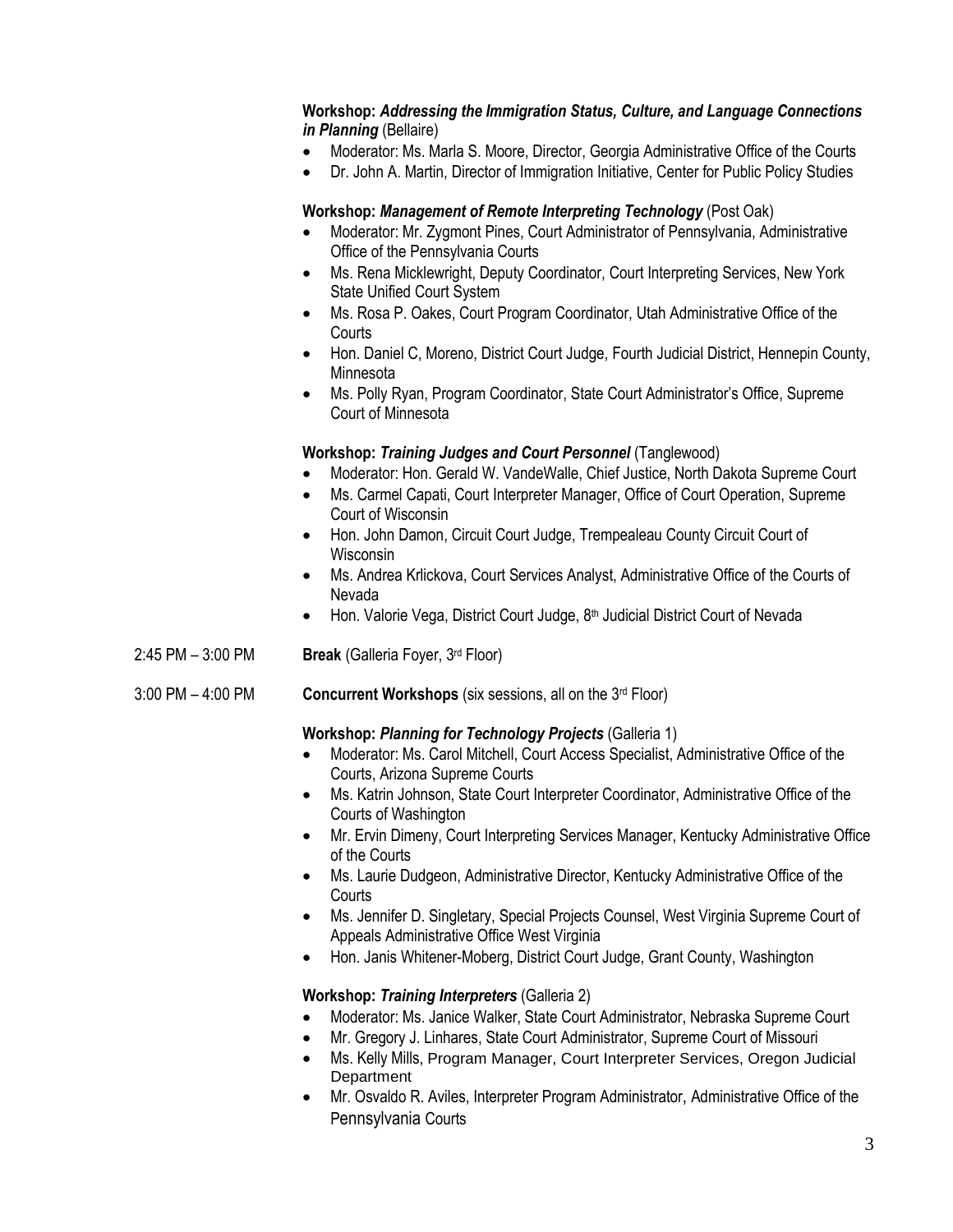#### **Workshop:** *Translation of Documents* (Galleria 3)

- Moderator: Ms. Sally Holewa, State Court Administrator, Supreme Court of North Dakota
- Hon. Dina E. Fein, First Justice, Western Division of the Massachusetts Housing Court
- Ms. Gaye Gentes, Manager of the Office of Court Interpreters, Trial Court of **Massachusetts**
- Hon. Andrea C. Peeples, Judge, Franklin County Municipal Court of Ohio
- Mr. Bruno G. Romero, Manager of the Interpreter Services Program, Supreme Court of Ohio
- Hon. Gary L. Yost, Judge, Ashtabula County Circuit Court of Ohio

#### **Workshop:** *Data Collection and Analysis* (Bellaire)

- Moderator: Ms. Nancy Dixon, Judicial Administrator, Kansas Supreme Court
- Mr. Joseph D. D'Alesio, Executive Director, Superior Court Operations of Connecticut
- Mr. Thomas A. Genung, Trial Court Administrator, 19<sup>th</sup> Judicial Circuit Court of Florida
- Ms. Jacquie Ring, Supervising Court Services Analyst, Court Interpreters Program, Judicial Council of California - Administrative Office of the Courts

#### **Workshop:** *Managing Interpreter Staff and Contractors* (Tanglewood)

- Moderator: Ms. Katie Bond, Assistant General Counsel, Texas Office of Court Administration
- Ms. Michele Oken, Administrator II, Central Civil Division, Los Angeles Superior Court, **California**
- Ms. Mara Simmons, Court Interpreter Services Director, Administrative Office of the Courts of Arkansas
- Ms. Sandra Bryan, Coordinator, Court Interpreting Services, New York State Unified Court System

#### **Workshop:** *Providing Services Outside of the Courtroom* (Post Oak)

- Moderator: Mr. Arthur W. Pepin, Director, New Mexico Administrative Office of the **Courts**
- Hon. Audrey J. S. Carrion, Associate Judge, Baltimore City Circuit Court, 8th Judicial Circuit of Maryland
- Ms. Hanna Sanders, Esq., Access to Justice Coordinator, Maine Judicial Branch
- Mr. David W. Slayton, Administrative Director, Texas Office of Court Administration
- 4:15 PM 5:15 PM **State Team Meeting – Exercise #1** (see assignment sheet for locations)
- 6:30 PM 7:00 PM **Reception** (West Alabama, 3rd Floor)
- 7:00 PM 8:00 PM **Dinner** (Plaza Ballroom, 3rd Floor)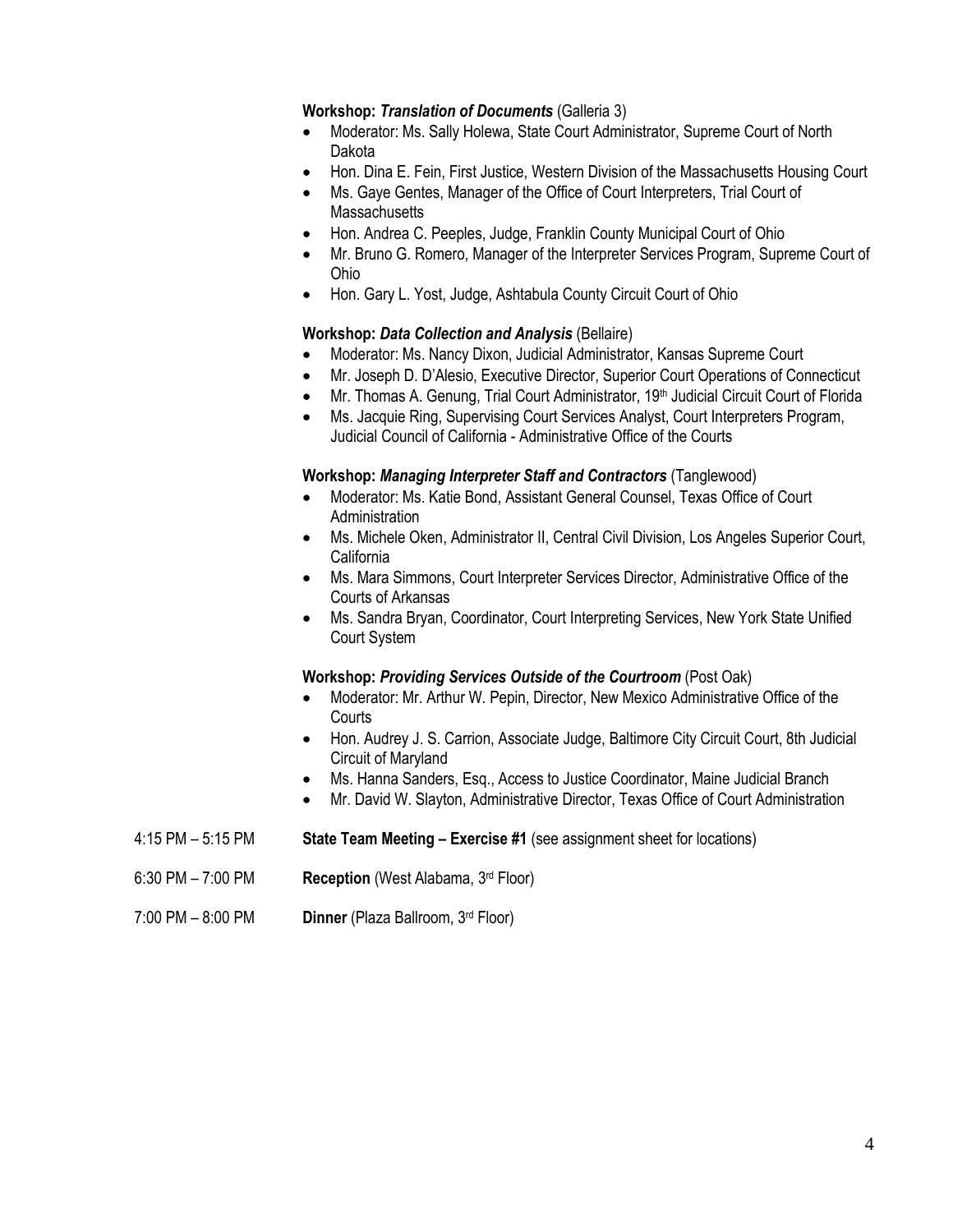## **Wednesday, October 3, 2012**

| 7:30 AM - 8:30 AM | Continental Breakfast (Galleria Foyer, 3rd Floor) |
|-------------------|---------------------------------------------------|
|-------------------|---------------------------------------------------|

8:30 AM – 9:30 AM **Concurrent Workshops** (six sessions, all on the 3rd Floor)

#### **Workshop:** *Funding for Interpreter Programs* (Galleria 1)

- Moderator: Mr. Daniel J. Becker, State Court Administrator, State of Utah
- Ms. Lilia G. Judson, Executive Director, Division of State Court Administration, Indiana Supreme Court
- Ms. Linda P. Smith, Program Manager, Georgia Commission on Interpreters, Administrative Office of the Courts
- Ms. Elizabeth A, Sykes, Director, Administrative of the Courts of Tennessee

## **Workshop:** *Collaborative Approaches* (repeat) (Galleria 2)

- Moderator: Hon. Paul A. Suttell, Chief Justice, Supreme Court of Rhode Island
- Ms. Brenda Aiken, Resource Development Officer, Alaska Court System
- Mr. Matt Benefiel, Trial Court Administrator, Ninth Judicial Circuit Court of Florida
- Ms. Pamela Sanchez, Statewide Program Manager, Language Access Services, New Mexico Administrative Office of the Courts

#### **Workshop:** *Management of Remote Interpreting Technology* (repeat) (Galleria 3)

- Moderator: Mr. James D. Gingerich, Director, Administrative Office of the Courts, Supreme Court of Arkansas
- Ms. Rena Micklewright, Deputy Coordinator, Court Interpreting Services, New York State Unified Court System
- Ms. Rosa P. Oakes, Court Program Coordinator, Utah Administrative Office of the **Courts**
- Hon. Daniel C, Moreno, District Court Judge, Fourth Judicial District, Hennepin County, Minnesota
- Ms. Polly Ryan, Program Coordinator, State Court Administrator's Office, Supreme Court of Minnesota

#### **Workshop:** *Managing Interpreter Staff and Contractors* (repeat) (Bellaire)

- Moderator: Ms. Janica Bisharat, Director, Court Management Division, Administrative Office of the Courts, Idaho Supreme Court
- Ms. Michele Oken, Administrator II, Central Civil Division, Los Angeles Superior Court, California
- Ms. Mara Simmons, Court Interpreter Services Director, Administrative Office of the Courts of Arkansas
- Ms. Sandra Bryan, Coordinator, Court Interpreting Services, New York State Unified Court System

#### **Workshop:** *Training Judges and Court Personnel* (repeat) (Post Oak)

- Moderator: Hon. F. Philip Carbullido, Chief Justice, Supreme Court of Guam
- Ms. Carmel Capati, Court Interpreter Manager, Office of Court Operation, Supreme Court of Wisconsin
- Hon. John Damon, Trempealeau County Circuit Court of Wisconsin
- Ms. Andrea Krlickova, Court Services Analyst, Administrative Office of the Courts of Nevada
- Hon. Valorie Vega, 8th Judicial District Court of Nevada